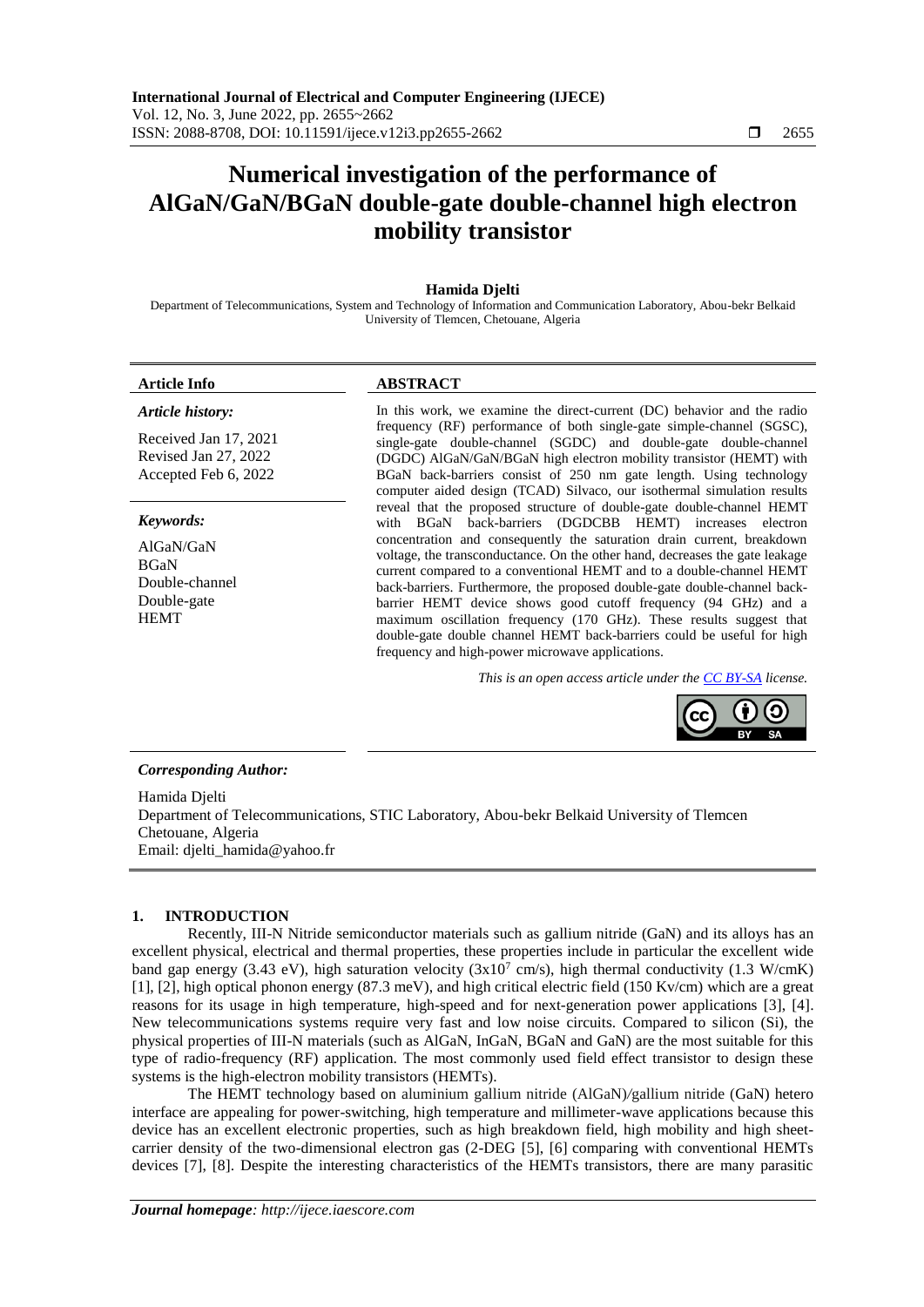effects which severely limits the direct-current characteristics and the radio-frequency performance of AlGaN/GaN-based HEMTs, such effects include current collapse, gate and drain lag, self-heating effects, the trapping effects. These undesirable effects have been analyzed and reported by several researchers [9]–[18]. As well known, from a physical point of view, the origin of the trapping effects on AlGaN/GaN HEMT is associated with the presence of traps positioned in the GaN buffer layer or at the device surface [14].

In the previous work, the degradation of the trapping effect in the AlGaN/GaN HEMT have been realized by including the boron (B) into gallium nitride (GaN) binary, because boron gallium nitride (BGaN) alloys possess very interesting physical properties [19], [20]. However, it is demonstrated that the leakage current in the GaN buffer layer decreases by the use of BGaN as back-barrier layers, on the other hand, the resistivity of the epitaxial layer of HEMTs devices increases [21]–[23]

In order to improve the performance, and reliability of AlGaN/GaN HEMT, we propose in this paper a novel structure double-gate double-channel HEMT wurtzite AlGaN/GaN with  $B_{0.01}Ga_{0.99}N$  back barrier and compare its direct-current (DC) and RF characteristics with the conventional and double-channel AlGaN/GaN/BGaN HEMT. Numerical devices isothermal simulations are performed to describe significant physics in the DC and the alternate current (AC) performance of  $Al_{0.26}Ga_{0.74}N/GaN/B_{0.01}Ga_{0.99}N$  HEMTs with gates length of 250 nm by using calibrated TCAD models. Also, we address the relative merits of each technology.

The following section includes the physical model in terms of the basic differential equations and the materials model employed for the analysis of  $Al_{0.26}Ga_{0.74}N/GaN/B_{0.01}Ga_{0.99}N$  HEMT. Section 3 shows the devices structures of this work. In section 4, the results of the simulated DC and RF characteristics are discussed and explained in detail, a comparison of our simulation results is made to validate the results and consequently prove the importance of this research on HEMT based GaN and its alloys materials for the high-frequency and high-power circuits and systems applications. Finally, conclusions are presented.

# **2. PHYSICAL MODEL OF ALGAN/GAN/BGAN HEMT**

The direct-current network characteristic of AlGaN/GaN/BGaN HEMTs is determined by using the drift-diffusion transport model. Generally, the basic differential equations governing the physical and electrical operation of the HEMT transistor are equations of potential and electron and hole concentrations. The conventional formulation of drift-diffusion equations in terms of the electron and hole current densities are expressed as  $(1)$  and  $(2)$   $[24]$ :

$$
\vec{J}_n = qn \mu_n \vec{E}_n + qD_n \nabla n \tag{1}
$$

$$
\vec{J}_p = qp \mu_p \overrightarrow{E_p} - qD_p \nabla p \tag{2}
$$

where,  $\mu_n$  and  $\mu_p$  are the electron and hole motilities, Dn and  $D_p$  are diffusion coefficients for electron and hole, respectively. The effective electric fields which take account of bandgap narrowing effects are defined as (3), (4) [24]:

$$
\overrightarrow{E_n} = -\nabla \left( \psi + \frac{kT_L}{q} \text{ln} n_{ie} \right) \tag{3}
$$

$$
\overrightarrow{E_p} = -\nabla \left( \psi + \frac{kT_L}{q} \ln p_{ie} \right) \tag{4}
$$

# **2.1. Materials model**

Among the fundamental physical parameters of any semiconductors is the bandgap energy. For Al*x*Ga1−*x*N, the variation of the band gap energy with aluminum (Al) composition (x) is expressed as [25]:

$$
E_g(x) = (1 - x)E_g(GaN) + xE_g(AIN) - bx(1 - x)
$$
\n(5)

where, b is the bowing factor (b  $\approx$ 1 eV), the band gap energy value of GaN, Eg(GaN)  $\approx$ 3.5 eV, and the band gap energy value of aluminum nitride (AlN),  $Eg(AIN) \approx 6.1$  eV. For BGaN, the band gap energy of is calculated from [22]:

$$
Eg(B_xGa_{1-x}N) = x.Eg(BN) + (1-x). Eg(GaN) - C(1-x)
$$
 (6)

where, C is the bowing factor  $(C = 9.2 \pm 0.5 \text{ eV})$ , the band gap of boron nitride (BN), Eg *(BN)=5.5 eV* [26].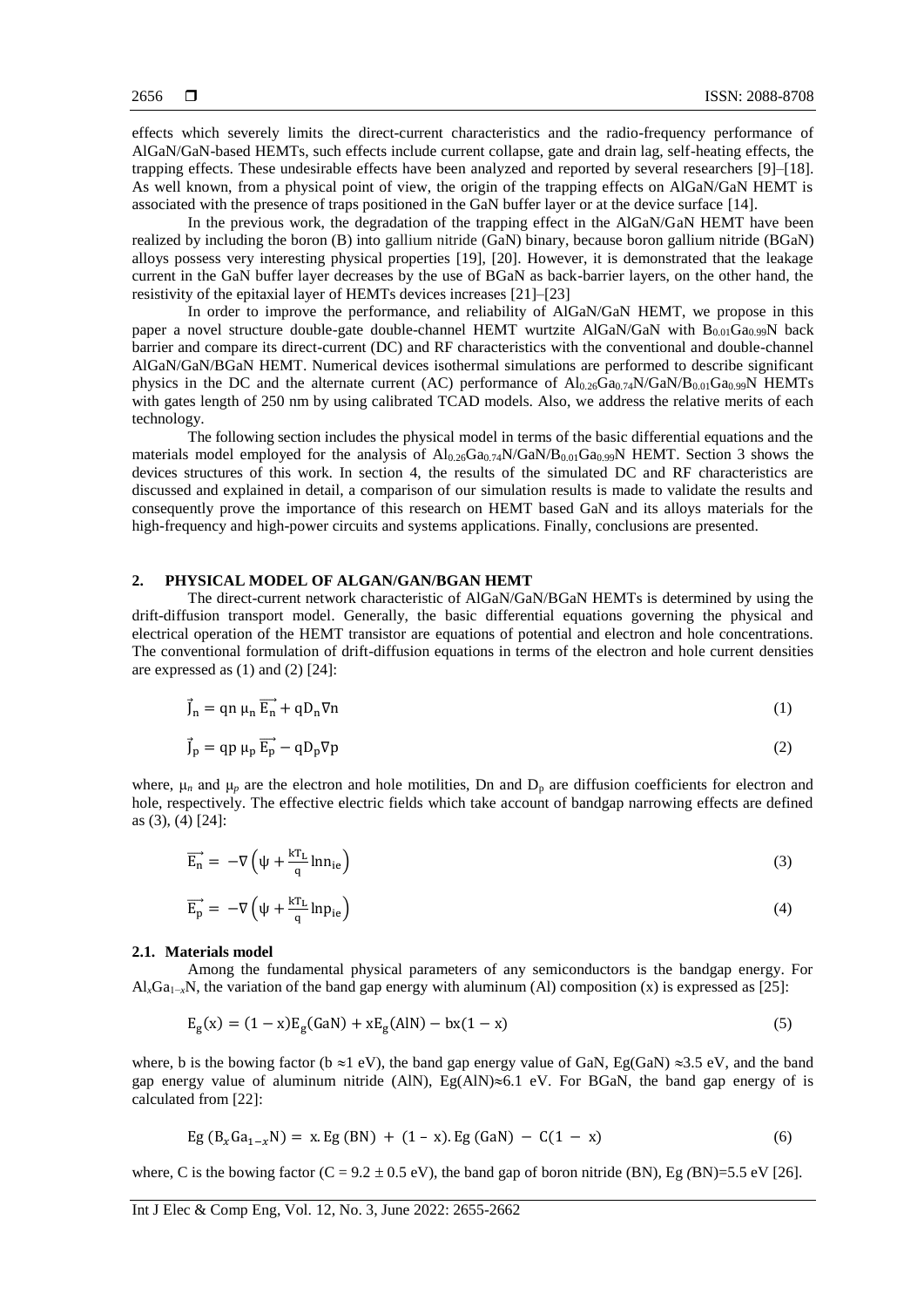The band diagrams of heterojunctions interface aligned by Anderson's electron affinity  $X$  model. The variation of the electron affinity directly contributes to the variation of band alignments given as (7) [27].

$$
\frac{\Delta E_{\rm c}}{\Delta E_{\rm v}} = \frac{0.7}{0.3} \tag{7}
$$

For  $Al_xGa_{1-x}N$  and  $B_xGa_{1-x}N$ , the dependence of the dielectric permittivity with the composition fraction (x) of gallium is calculated as (8), (9) [28]:

$$
\varepsilon(Al_xGa_{1-x}N) = 8.5x + 8.9(1 - x)
$$
\n(8)

$$
\varepsilon(B_xGa_{1-x}N) = 7.1x + 8.9(1 - x) \tag{9}
$$

The effective masses for AlGaN and BGaN alloys as a function of composition fraction  $x$  of gallium is given as (10) to (13) [29].

$$
m_e (Al_xGa_{1-x}N) = 0.314x + 0.2(1-x)
$$
\n(10)

$$
m_h (Al_xGa_{1-x}N) = 0.417x + 1.0(1-x)
$$
\n(11)

$$
m_e (B_x Ga_{1-x}N) = 0.35x + 0.21(1-x)
$$
\n(12)

$$
m_h (B_x G a_{1-x} N) = 0.37x + 1.0(1-x)
$$
\n(13)

The dependence of the electric field with mobility is defined by the following Caughey and Thomas expression that takes account the saturation velocities vsatn and vsatp of electrons and holes, respectively [30]:

$$
\mu_n(E) = \mu_{n0} \left[ \frac{1}{1 + \left( \frac{\mu_{n0} E}{\text{v} \sinh} \right)^{\beta n}} \right]^{1/\beta n}
$$
\n(14)

$$
\mu_{\rm p}(E) = \mu_{\rm p0} \left[ \frac{1}{1 + \left(\frac{\mu_{\rm p0} E}{\text{vsatp}}\right)^{\beta p}} \right]^{1/\beta p} \tag{15}
$$

where,  $\beta$ n and  $\beta$ p are constants,  $\mu_{n0}$ ,  $\mu_{p0}$  are the electron and hole mobilities at low electric field, and E is the parallel electric field. Using the software package Atlas from Silvaco, we specified drift-diffusion model with Gummel-Newton method and their coefficients for each material such as AlGaN, GaN, BGaN, AlN, …, also, we specified the bandgap energy, electron affinity, permittivity, conduction and valence band density of states, mobility, velocity, impact ionization effect (local and non-local), with material and mobility statements.

### **3. PROPOSED DEVICES STRUCTURES**

The proposed devices structures which are analyzed and simulated using Atlas of Silvaco TCAD software [31], along with the devices dimensions and material of various layers used is presented in Figure 1 and Figure 2. The conventional structure of simple-gate simple-channel (SGSC) HEMT with BGaN back barriers is reported by Gassoumi *et al.* [32]. In this work, the gate(s) length of the proposed devices structures of both simulated SGDC HEMT and DGDC HEMT with BGaN back barriers is 250 nm, the structures consists of silicon as substrate, an undoped AlN/AlGaN buffer layer with a thickness of 500 nm, followed by a 1800 nm undoped GaN channel, a  $2\overline{3}$  nm thickness of undoped  $Al_{0.26}Ga_{0.74}N$  barrier layer. Finally, 1 nm was added as n+ GaN cap layer. For SGDC HEMT, the gate-source and the gate-drain spacing are 0.77 μm and 1.32 μm, respectively. For DGDC HEMT, the gate-source and the gate-drain spacing are 0.5 μm and 0.84 μm respectively, the gate1 (G1)-to-gate2 (G2) distance is 0.5 μm.

We draw in Figure 3 the energy band diagram in term of the conduction band energy at thermodynamic equilibrium along the vertical direction of the AlGaN/GaN/AlGaN/GaN/BGaN HEMT. From Figure 3, we observed that the band diagram is correct, because the barrier height (marking the border between the Schottky contact and the ca layer) is 1 eV. In addition, the quantum well created by the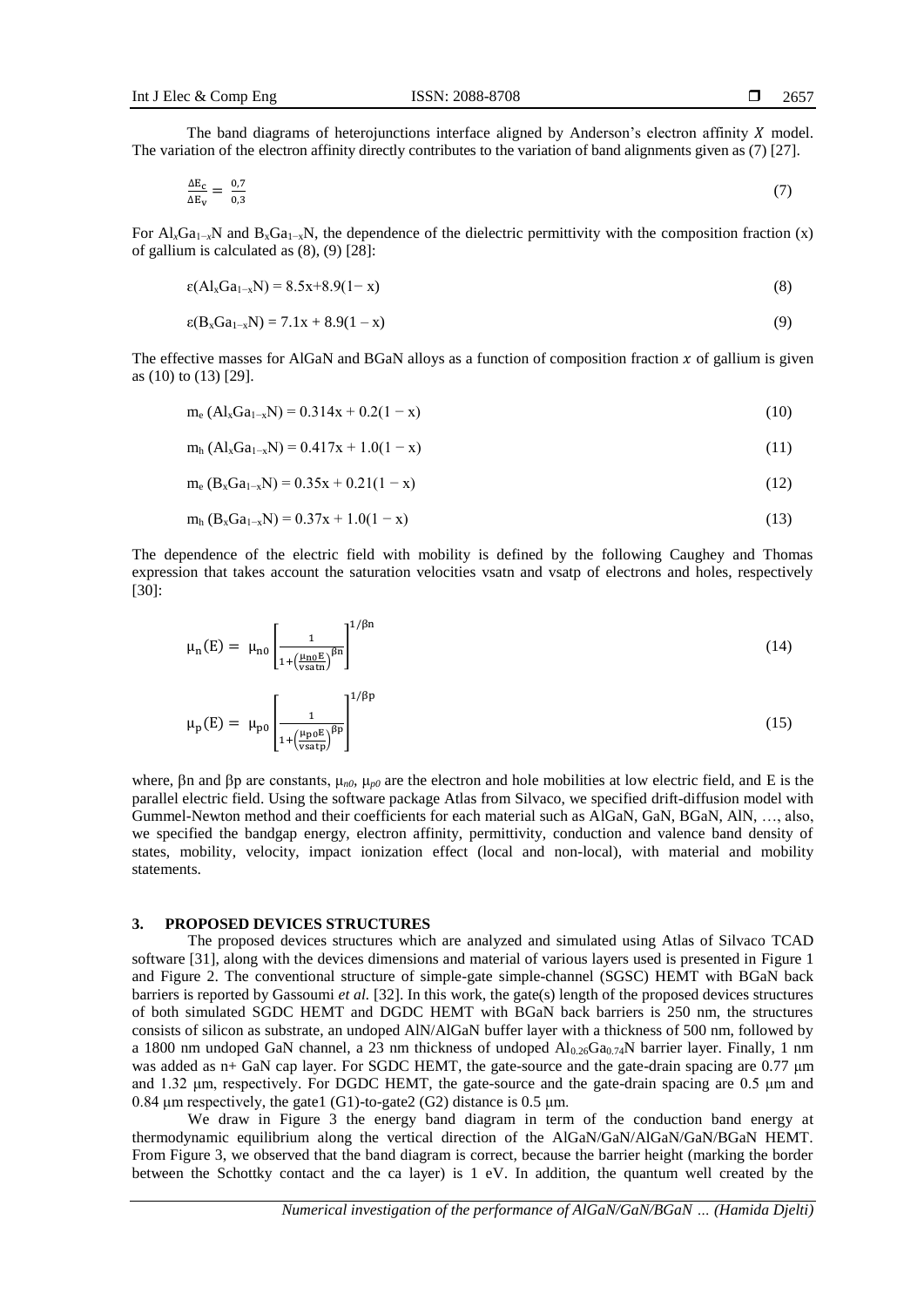conduction band discontinuity at the heterojunctions interface between the channels and the confinement barrier have a sufficient depth for the electrons to occupy its energy levels.



Figure 1. Topology of the proposed SGDC-HEMT with BGaN back-barriers

| S            | G1                              | G <sub>2</sub>    | D |
|--------------|---------------------------------|-------------------|---|
|              | GaN                             | $1 \,\mathrm{nm}$ |   |
|              | $\rm Al_{0.26}Ga_{0.74}N$ 23 nm |                   |   |
|              | GaN                             | $15 \text{ nm}$   |   |
|              | Ala26G aa.74N                   | $23 \text{ nm}$   |   |
|              | GaN                             | $15 \text{ nm}$   |   |
|              | <b>BG</b> aN                    | $10 \text{ nm}$   |   |
|              | GaN                             | $1.8 \mu m$       |   |
|              | AlN                             | $0.5 \mu m$       |   |
| Si substrate |                                 |                   |   |

Figure 2. Topology of the proposed DGDC- HEMT with BGaN back-barriers



Figure 3. Conduction band of double-gate double-channel AlGaN/GaN/AlGaN/GaN/BGaN HEMT

# **4. RESULTS AND DISCUSSION**

In order to validate our proposed structures, we compare our output characteristic simulation results as shown in Figure 4 with output characteristic simulation results reported by [32] in Figure 5 of single channel HEMT with BGaN back-barriers. Clearly, from Figures 4 and 5 and for all gate-source voltage, we observed a good similarity between our simulations results and the simulation results of [32]. Figures 6 and 7 shows output current-voltage (I–V) characteristics for double-channel HEMT and double-gate double channel HEMT with BGaN back-barriers, respectively. The gate voltage range is from 0.0 to -5.0 V. We observed in Figures 6 and 7 a good pinch-off and saturation current characteristics for two proposed devices. Due to the incorporation of the second channel and BGaN as a confinement barrier in the structures, the double-channel HEMT and double-gate double-channel HEMT operated at higher gate-source and drainsource voltage, which can enhance the current driving capability. From Figures 6 and 7, we can see at Vgs=0.0 V, the maximum saturation drain current for simple-gate double-channel HEMT and double-gate double-channel HEMT were 0.7 A and 0.6 A, respectively. These values of the maximum saturation drain current indicate that our obtained results are one of the highest reported values compared to [33], [34] and proves the efficacy of the proposed designs.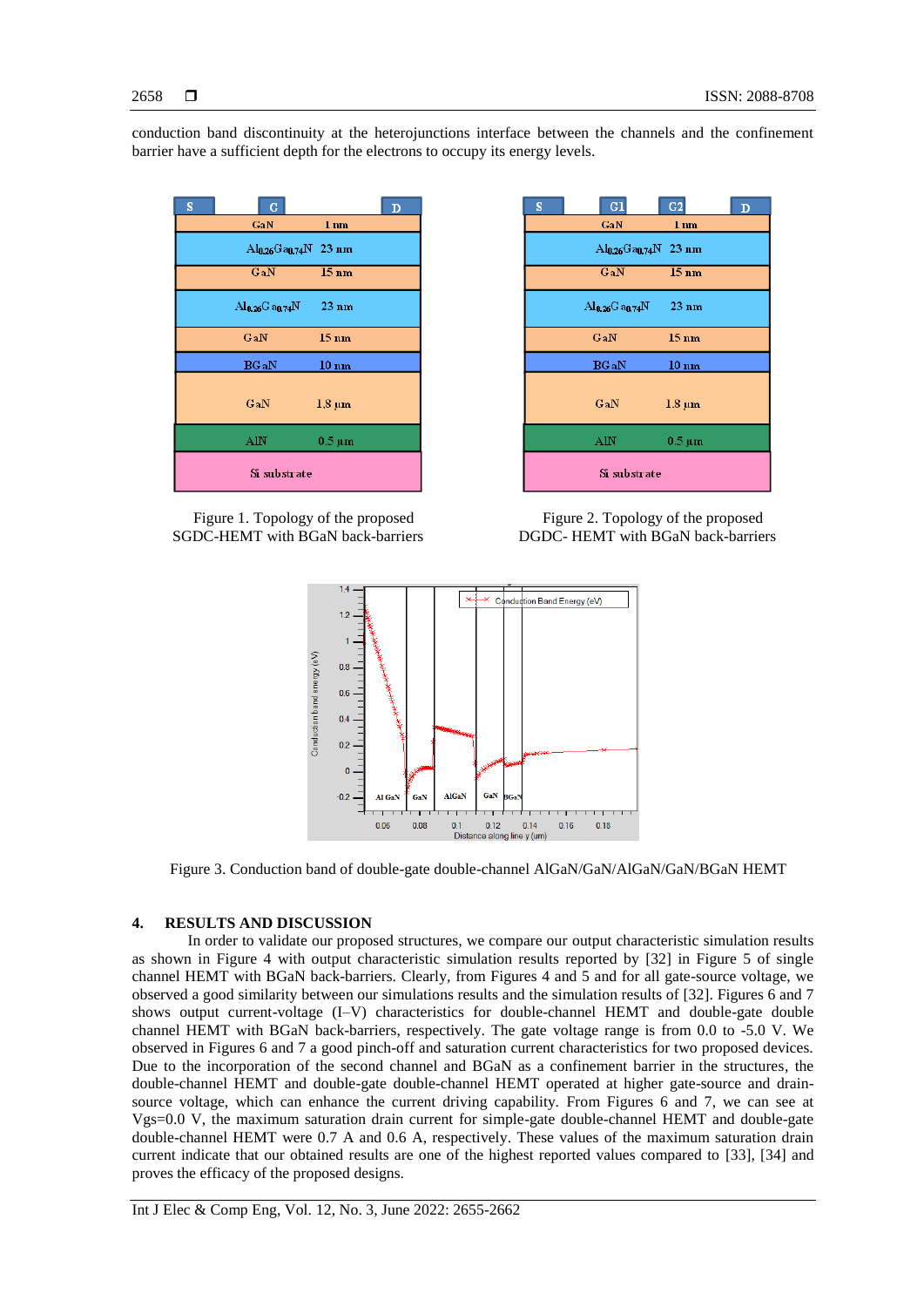

Figure 4. Our simulated output characteristics of AlGaN/GaN/BGaN HEMT



Figure 5. Simulated output characteristics of AlGaN/GaN/BGaN HEMT [32]



Figure 6. Simulated output characteristics of simple-gate double-channel HEMT with BGaN back-barriers



Figure 7. Simulated output characteristics of doublegate double-channel HEMT with BGaN back-barriers

Figure 8 depicts the transfer characteristics for three heterostructures: simple-gate simple-channel (SGSC), simple-gate double-channel (SGDC) and double-gate double-channel (DGDC) HEMT with BGaN back-barriers, the drain voltage fixed at 15 V, and the gate voltage range is from 1.0 to -10.0 V. As shown in Figure 8, we note that the threshold voltage  $(V<sub>th</sub>)$  decreases from -4.27 V (threshold voltage of SGSCBB HEMT) to -5.91 V (threshold voltage of SGDCBB HEMT), which makes it possible to increase the carrier density of the two-dimensional electron gas (2-DEG), and consequently leads to an increase in the performance of devices in term of power. Also, we note that the device double-gate double-channel HEMT with back-barriers (DGDCBB HEMT) presents a Very small threshold voltage shift is equal to -4.95 V which due to an excellent control of the channel.

Figure 9 illustrate the gate-source current versus the gate-source voltage of simple-gate simplechannel back-barriers HEMT (SGSCBB HEMT), simple-gate double-channel back-barriers HEMT (SGDCBB HEMT) and double-gate double-channel back-barriers HEMT (DGDCBB HEMT) at Vds=15 V. From Figure 9, we can see that very low gate leakage current is observed in these devices confirming an electron injection into the buffer layer (AlGaN) and suppressing a surface leakage problem for the AlGaN/GaN HEMT with BGaN back-barriers structure. In particular, in the double-gate double-channel HEMT with BGaN back barriers exhibit favorable device performance in term of reduction and alleviated of the current collapse.

Figure 10 presents the variation of the transconductance (Gm) as a function of gate-source voltage of simple-gate simple-channel back-barriers HEMT (SGSCBB HEMT), simple-gate double-channel back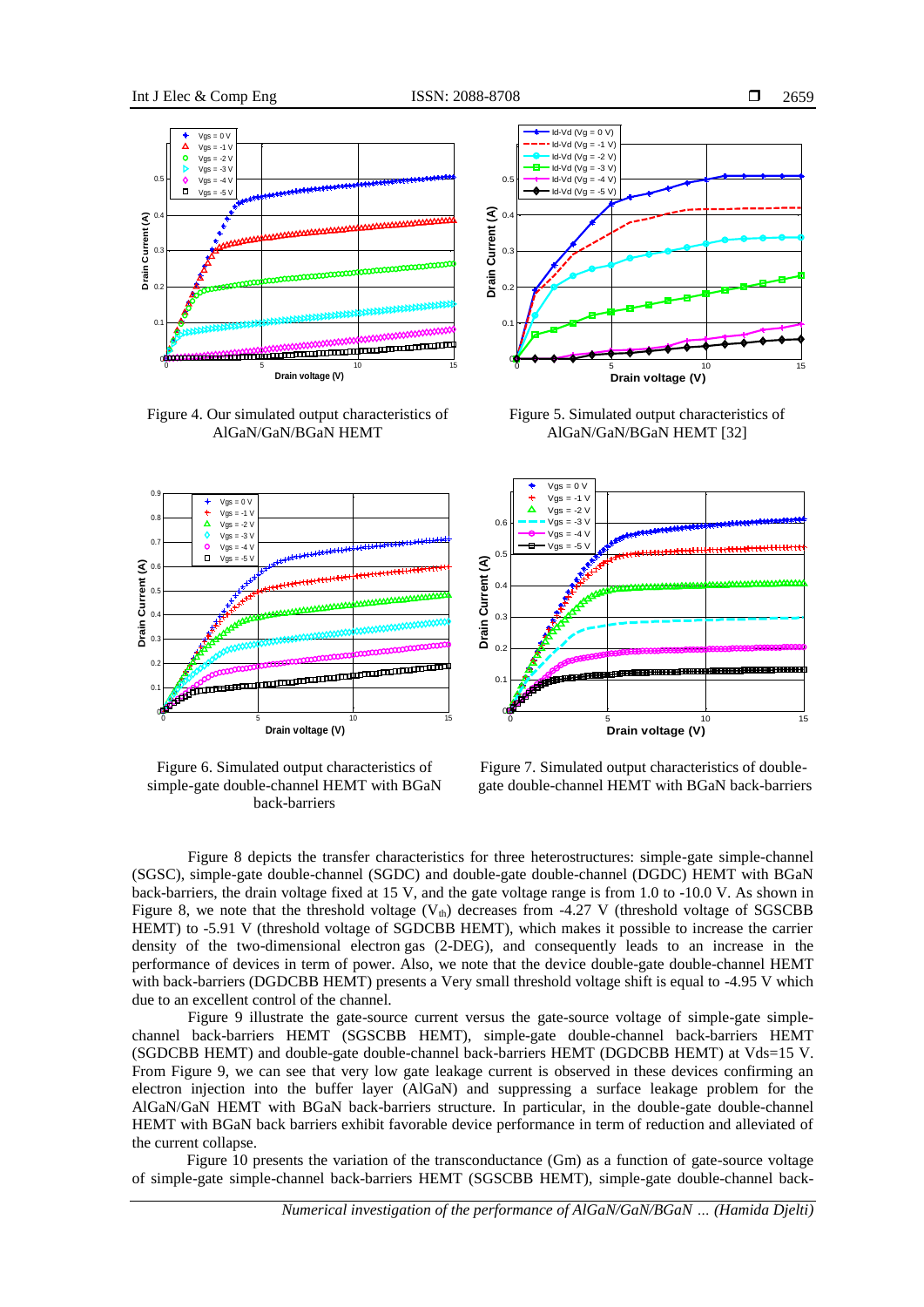barriers HEMT (SGDCBB HEMT) and double-gate-double-channel back-barriers HEMT (DGDCBB HEMT), the bias applied to the drain is 15 V. The simulated double-gate double-channel HEMT with BGaN back barriers exhibit a maximum transconductance of 124 mS/mm at 0.0 V gate-source voltage.

To investigate high frequency characteristics of the devices, S-parameters were simulated with Atlas from Silvaco software. Figures 11 and 12 depicts the variation of the current gain (H21) and unilateral power gain versus frequency on a logarithmic scale at the room temperature, the bias applied to the drain is 15 V, for DGDCBB HEMT, the polarizations applied to the first gate (G1) and the second gate (G2) are 0.0 V and 4 V, respectively. For SGSCBB HEMT and SGDCBB HEMT, the bias applied to the gate is 0.0 V. From Figure 11, the cutoff frequency value for simple-gate simple-channel back-barriers HEMT (SGSCBB HEMT), simple-gate double-channel back-barriers HEMT (SGDCBB HEMT) and double-gate-doublechannel back-barriers HEMT (DGDCBB HEMT) is, respectively, 124 GHz, 110 GHz and 94 GHz. From Figure 12, a maximum oscillation frequency for simple-gate simple-channel back-barriers HEMT (SGSCBB HEMT), simple-gate double-channel back-barriers HEMT (SGDCBB HEMT) and double-gate-doublechannel back-barriers HEMT (DGDCBB HEMT) is, respectively, 92 GHz, 115 GHz and 170 GHz. These values of cutoff frequency and maximum oscillation frequency indicate that our obtained results are one of the highest reported values compared to the value reached in state of art for similar devices [33], [34].



Figure 8. Transfer characteristics of SGSCBB HEMT, SGDCBB HEMT and DGDCBB HEMT at  $Vds = 15$  V



Figure 10. Transconductance versus the gate-source voltage of SGSCBB HEMT, SGDCBB HEMT and DGDCBB HEMT at  $Vds = 15 V$ 



Figure 9. Gate-source current variation of the gatesource voltage in SGSCBB HEMT, SGDCBB HEMT and DGDCBB HEMT at  $Vds = 15$  V



Figure 11. Current gain (H21) of SGSCBB HEMT, SGDCBB HEMT and DGDCBB HEMT at  $Vds = 15 V$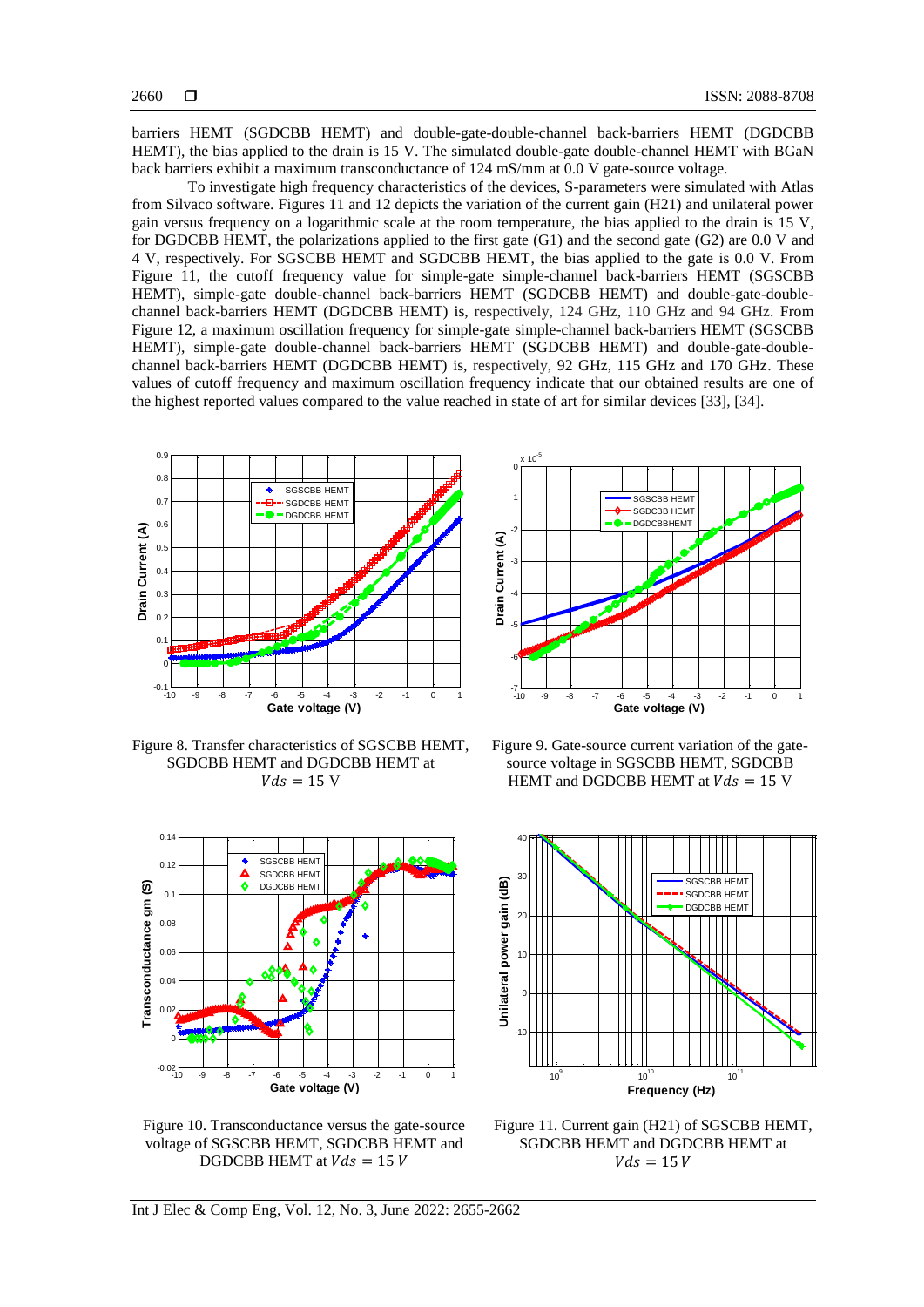

Figure 12. Unilateral power gain (UT) of SGSCBB HEMT, SGDCBB HEMT and DGDCBB HEMT at  $Vds = 15$  V

### **5. CONCLUSION**

In conclusion, we presented the isothermal results of the DC and RF performances of the simplegate simple-channel back-barriers HEMT (SGSCBB HEMT), simple-gate double-channel back-barriers HEMT (SGDCBB HEMT) and double-gate double-channel back-barriers HEMT (DGDCBB HEMT) taking into account the technological parameters in our simulations by using two dimensional device simulator Atlas of TCAD Silvaco. In comparison to SGSCBB HEMT the proposed devices double-gate double-channel back-barriers HEMT (DGDCBB HEMT) with a gate length of 250 nm exhibits a maximum drain current of 0.7 A/mm and 0.6 A/mm, a threshold voltage of -5.91 V and -4.95 V, respectively, a maximum transconductance of 124 mS mm<sup>-1</sup> for DGDCBB HEMT, also a very low gate leakage current is observed in our proposed devices. Furthermore, a cutoff frequency of 94 GHz and a maximum frequency of oscillation 170 GHz were achieved which are better than similar technological parameters devices. The both double-channel double-gate and simple-gate double-channel back-barrier devices exhibits favorable devices performance in term of reduction and alleviated of the current collapse. All these excellent performance improvement suggest that our novel double-gate double-channel HEMT with BGaN back is a good candidate which offer attractive results for high power and high frequencies applications.

#### **REFERENCES**

- [1] J. A. del Alamo and J. Joh, "GaN HEMT reliability," *Microelectronics Reliability*, vol. 49, no. 9–11, pp. 1200–1206, Sep. 2009, doi: 10.1016/j.microrel.2009.07.003.
- [2] L. Zhu and H. Luo, "On the role of piezoelectricity in phonon properties and thermal conductivity of GaN nanofilms," *Theoretical and Applied Mechanics Letters*, vol. 6, no. 6, pp. 277–281, Nov. 2016, doi: 10.1016/j.taml.2016.11.001.
- [3] Ahmed M. Nahhas, "Review of AlGaN/GaN HEMTs based devices," *American Journal of Nanomaterials*, vol. 7, no. 1, p. 10–21, 2019.
- [4] Y. C. Lin *et al.*, "Gallium nitride (GaN) high-electron-mobility transistors with thick copper metallization featuring a power density of 8.2 W/mm for Ka-band applications," *Micromachines*, vol. 11, no. 2, Feb. 2020, doi: 10.3390/mi11020222.
- [5] Y. Wu, M. Jacob-Mitos, M. L. Moore, and S. Heikman, "A 97.8% efficient GaN HEMT boost converter with 300-W output power at 1 MHz," *IEEE Electron Device Letters*, vol. 29, no. 8, pp. 824–826, Aug. 2008, doi: 10.1109/LED.2008.2000921.
- [6] C.-H. Lee, W.-R. Lin, Y.-H. Lee, and J.-J. Huang, "Characterizations of enhancement-mode double Heterostructure GaN HEMTs with gate field plates," *IEEE Transactions on Electron Devices*, vol. 65, no. 2, pp. 488–492, Feb. 2018, doi: 10.1109/TED.2017.2786479.
- [7] G. Greco, F. Iucolano, and F. Roccaforte, "Review of technology for normally-off HEMTs with p-GaN gate," *Materials Science in Semiconductor Processing*, vol. 78, pp. 96–106, May 2018, doi: 10.1016/j.mssp.2017.09.027.
- [8] K. Mazumdar, S. Kala, and A. Ghosal, "Nanocrack formation due to inverse piezoelectric effect in AlGaN/GaN HEMT," *Superlattices and Microstructures*, vol. 125, pp. 120–124, Jan. 2019, doi: 10.1016/j.spmi.2018.04.038.
- [9] J. M. Tirado, J. L. Sanchez-Rojas, and J. I. Izpura, "Trapping effects in the transient response of AlGaN/GaN HEMT devices," *IEEE Transactions on Electron Devices*, vol. 54, no. 3, pp. 410–417, Mar. 2007, doi: 10.1109/TED.2006.890592.
- [10] H. Mosbahi *et al.*, "Direct-current and radio-frequency characteristics of passivated AlGaN/GaN/Si high electron mobility transistors," *Current Applied Physics*, vol. 13, no. 7, pp. 1359–1364, Sep. 2013, doi: 10.1016/j.cap.2013.04.003.
- [11] F. Jabli, M. A. Zaidi, N. Ben Hamadi, S. Althoyaib, and M. Gassoumi, "Characterisation of the effect of surface passivation with SiO2/SiN on deep levels in AlGaN/GaN/Si HEMTs," *Journal of Alloys and Compounds*, vol. 653, pp. 624–628, Dec. 2015, doi: 10.1016/j.jallcom.2015.09.007.
- [12] M. A. Khan, J. N. Kuznia, M. S. Shur, and Q. C. Chen, "Current/voltage characteristic collapse in AlGaN/GaN heterostructure insulated gate field effect transistors at high drain bias," *Electronics Letters*, vol. 30, no. 25, pp. 2175–2176, Dec. 1994, doi: 10.1049/el:19941461.